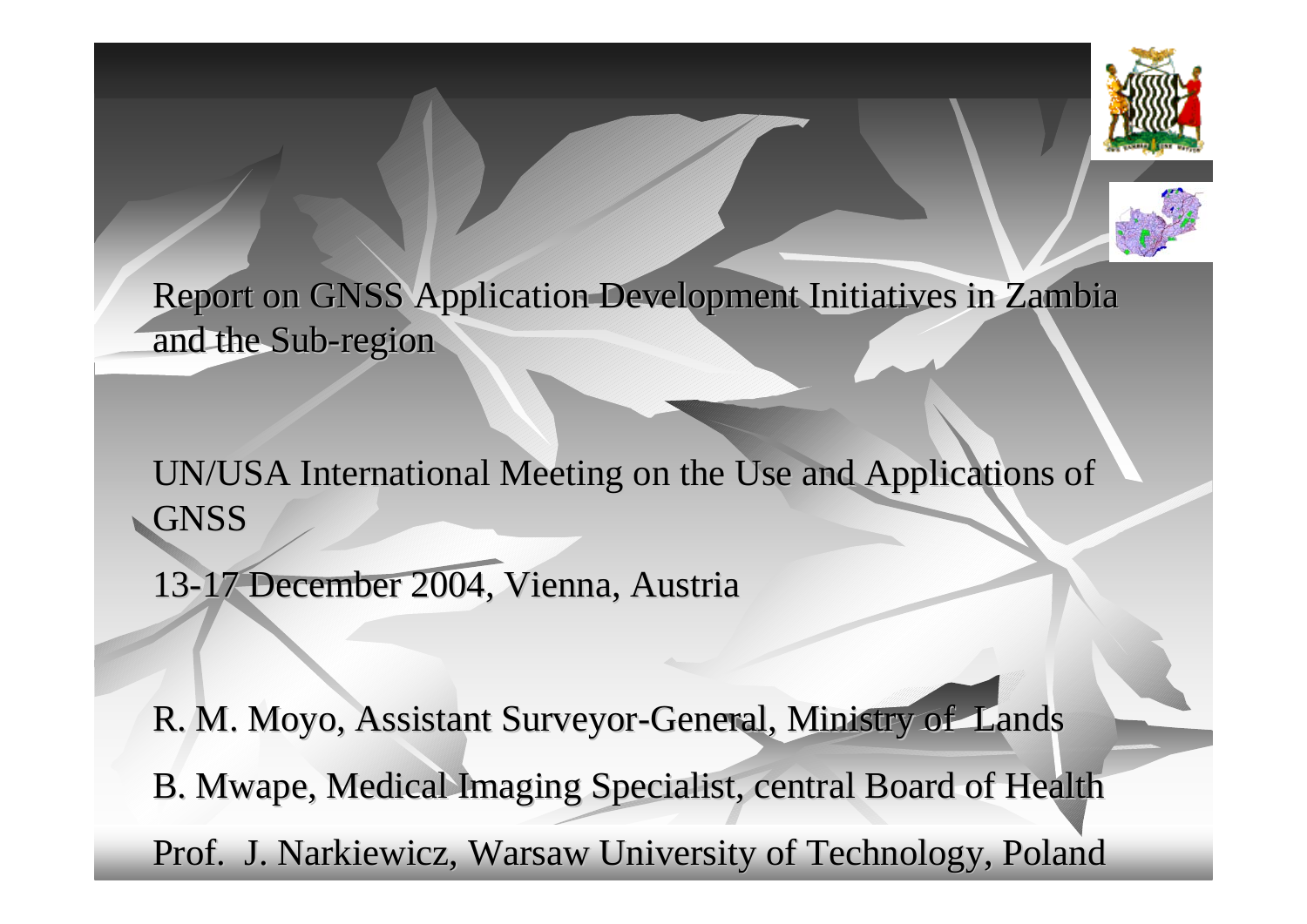#### OUTLINE OF PRESENTATION

•Development of new Projects

•Notable GNSS activities in Zambia

•Regional networking efforts

•Focused projects interests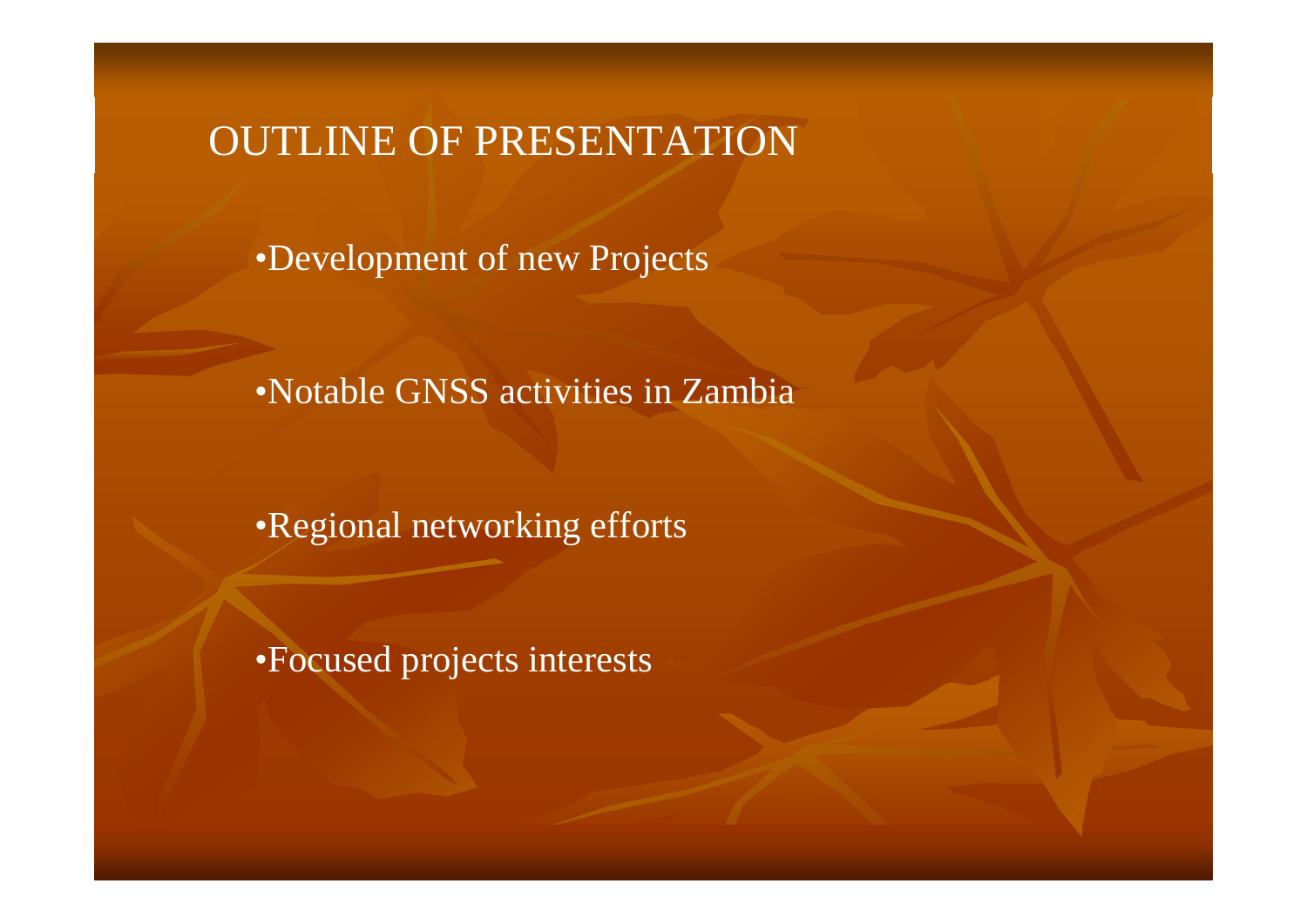### **BACKGROUND INFORMATION CKGROUND INFORMATION**

- $\triangleright$  Zambia is a land locked country covering an area of 752 612 square  $km - 2.5\%$  of the area of Africa.
- $\blacktriangleright$ Shares its borders with the following countries Zaire, Tanzania, Mozambique, Zimbabwe, Botswana, Namibia, Angola and Congo Democratic Angola and Congo Democratic Republic. Republic.
- $\triangleright$  Administratively it is divided into 9 provinces and 72 districts. Two 9 provinces and 72 districts. Two provinces are predominately provinces are predominately urban- Lusaka & C/Belt
- $\blacktriangleright$ Zambia's population is 10 million and has 70% living in the rural area. Annual Growth rate is 2.9%. 49% of pop. is under 15 yrs. 49% of pop. is under 15 yrs.
- $\triangleright$  Life expectancy is 40 years

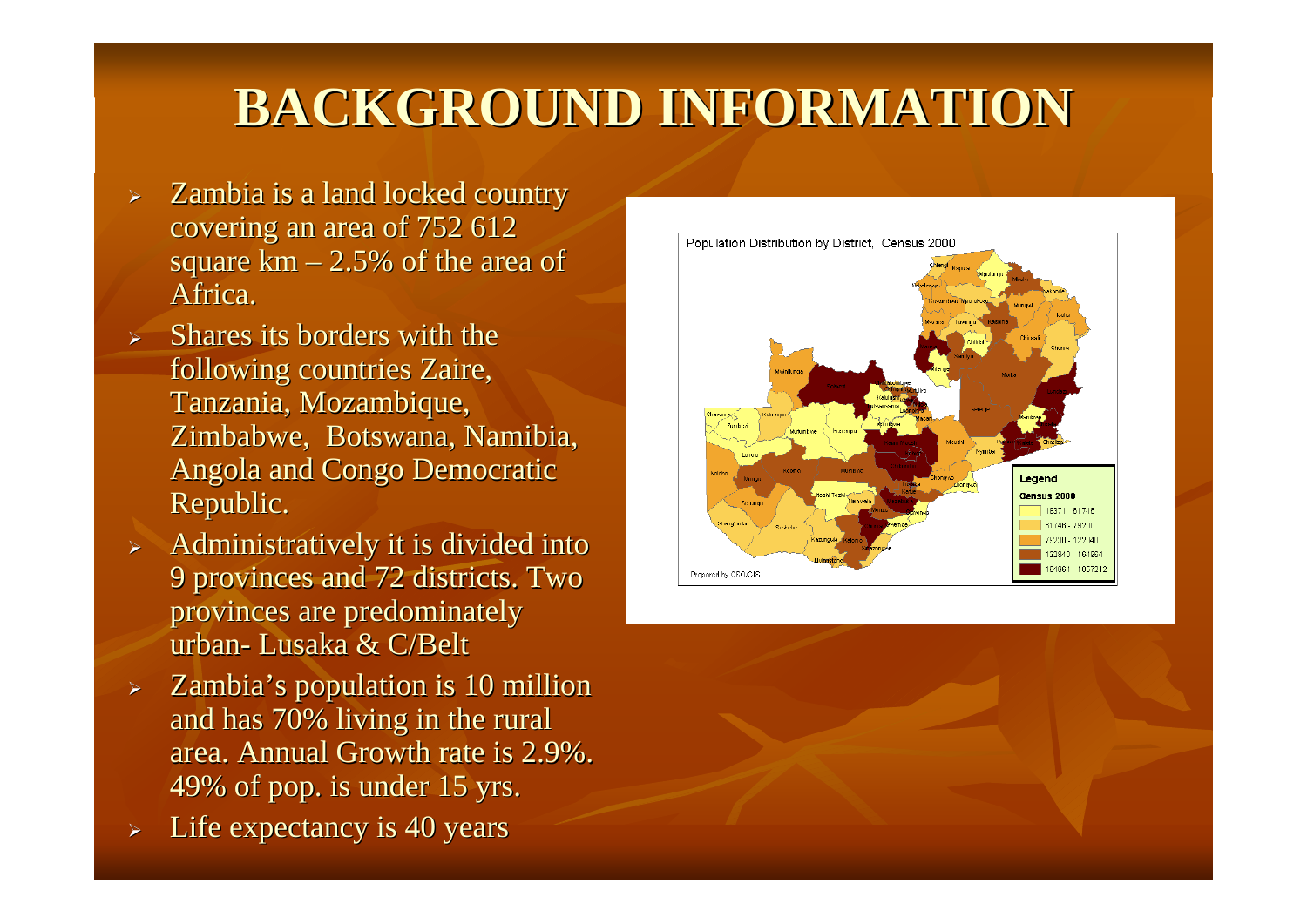## **HEALTH SERVICES HEALTH SERVICES**

**Last decade has seen major re-organization of health** services under the health reform programme.

**Due to Health Reforms Management activities have** been decentralized from the Ministry to Health Boards at District, Provincial and Tertiary Level to increase efficiency

Below is the table where health facilities are found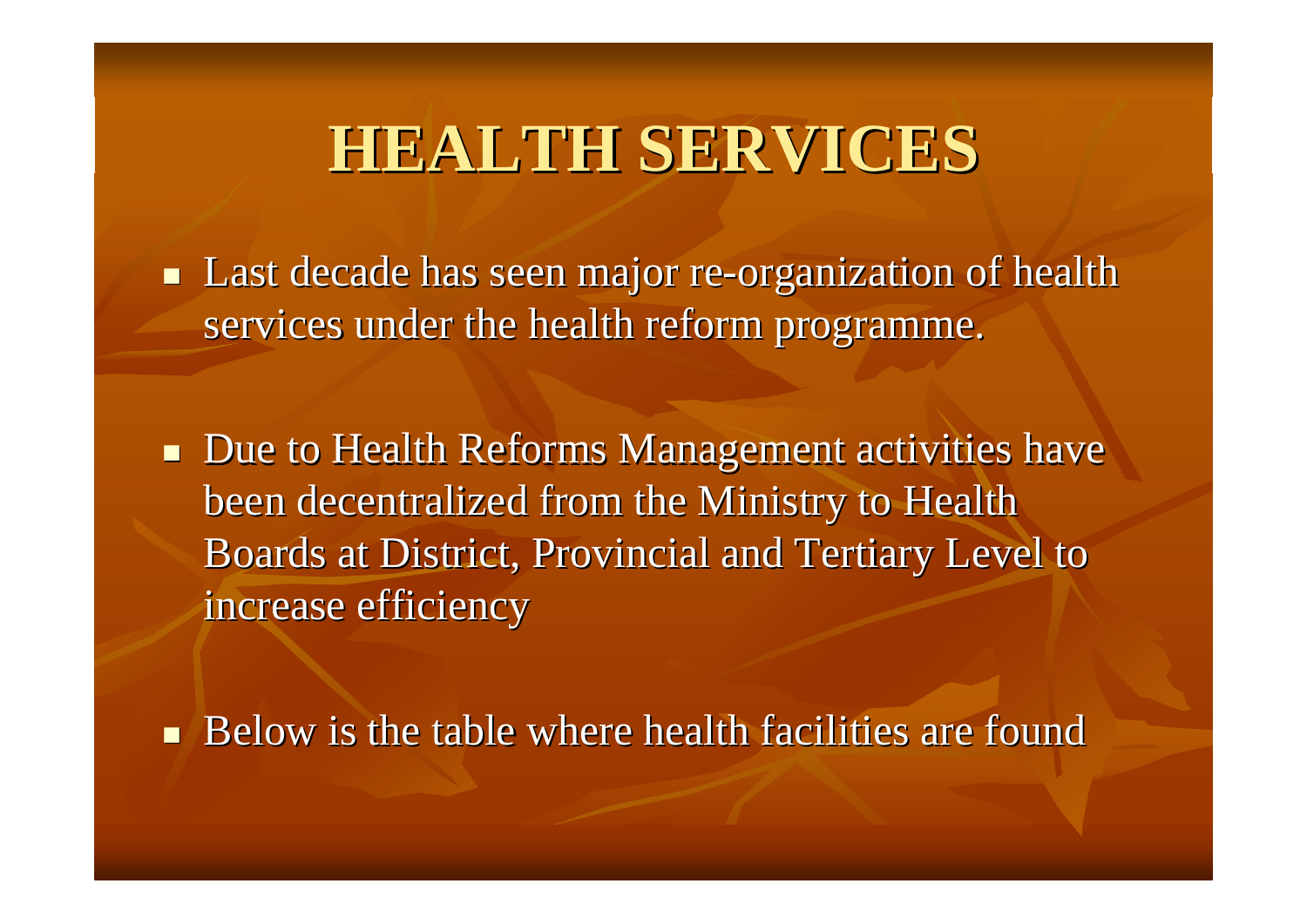## **HEALTH FACILITIES HEALTH FACILITIES**

**Central Hospitals** Central Hospitals Contral Central Hospitals Contract Contract Contract Contract Contract Contract Contract Contract Contract Contract Contract Contract Contract Contract Contract Contract Contract Contr General Hospitals 18 **District/Mission Hospitals** 71 **Urban Health Centres** 187 **Rural Health Centres** 899  $\blacksquare$  Military Hospital  $\hspace{1.6cm} 01$ **Private Clinics & Hospitals** Plenty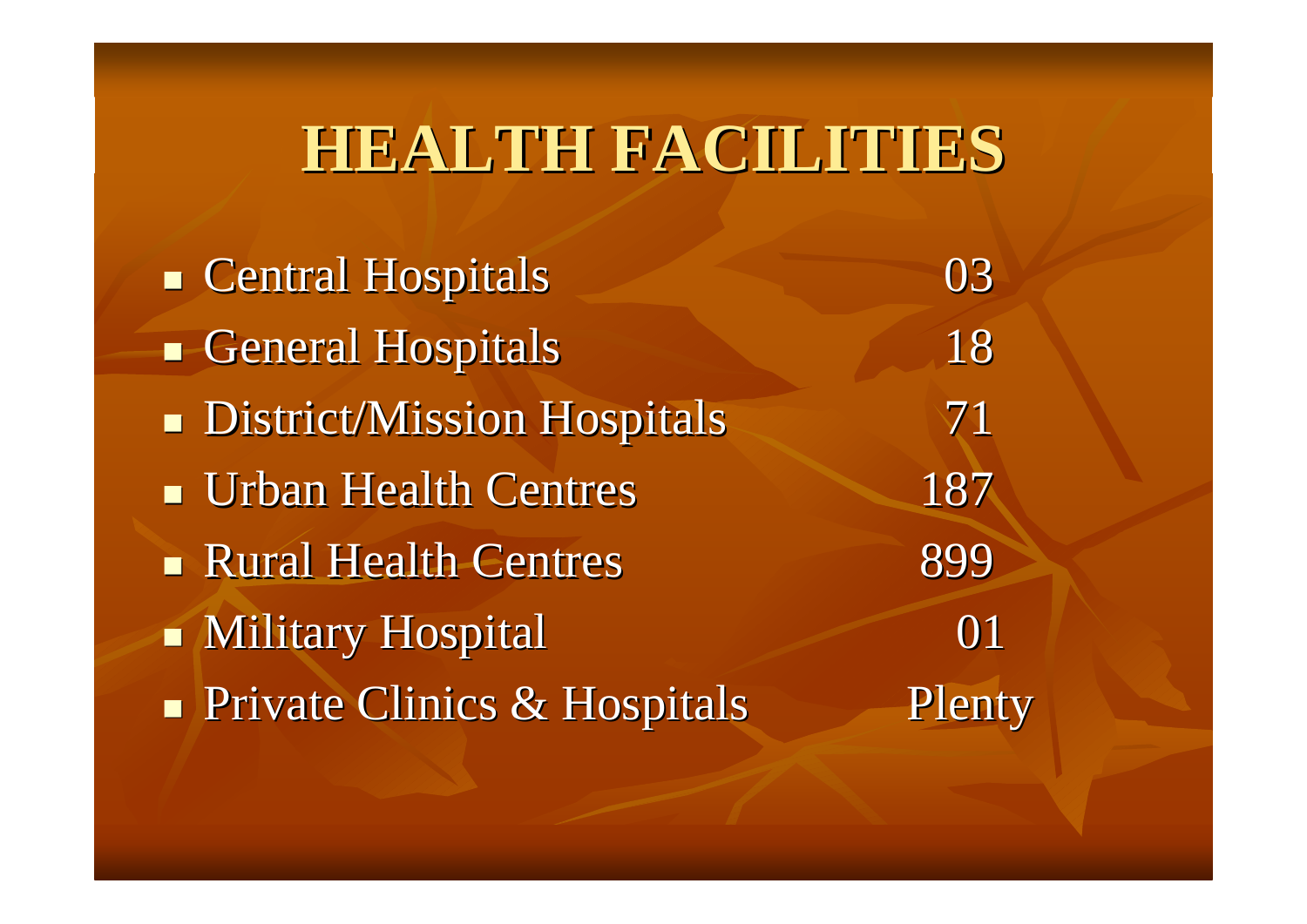# **CONSTRAINTS CONSTRAINTS**

- $\blacksquare$  High attrition rate
- **High disease burden**
- **Lack of adequately trained human resources**
- **Obsolete equipment**
- **Public inaccessibility to services**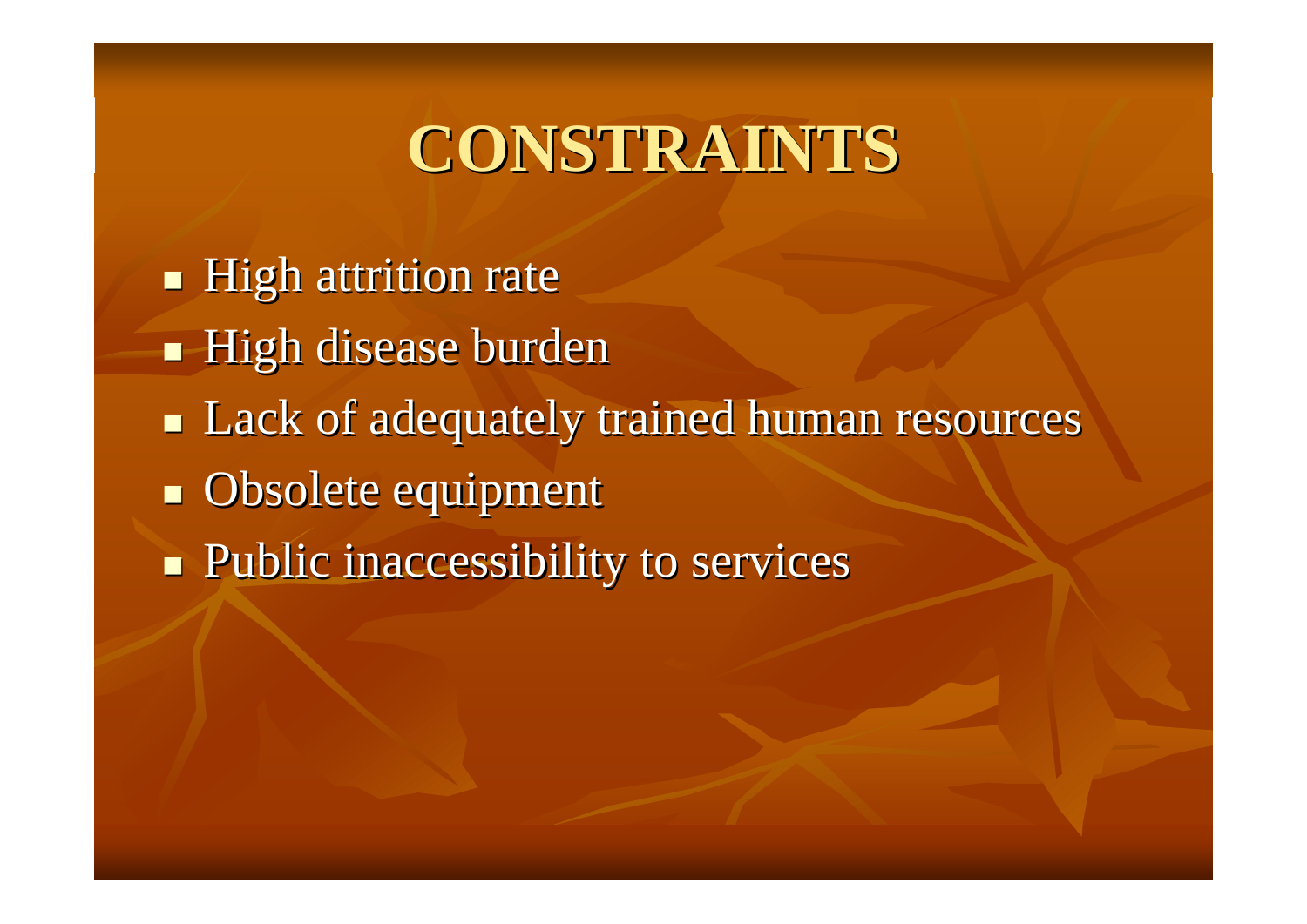# **GNSS Technology GNSS Technology**

The benefits of GNSS application are many:

aviation, maritime and land transportation, mapping and surveying, agriculture, power and telecommunications networks and disaster warning and emergency response.

*GNSS technology* can provide opportunities to :

 $\blacksquare$  improve the quality of life  $\blacksquare$  benefit social and economic progress  $\blacksquare$  support priorities for sustainable development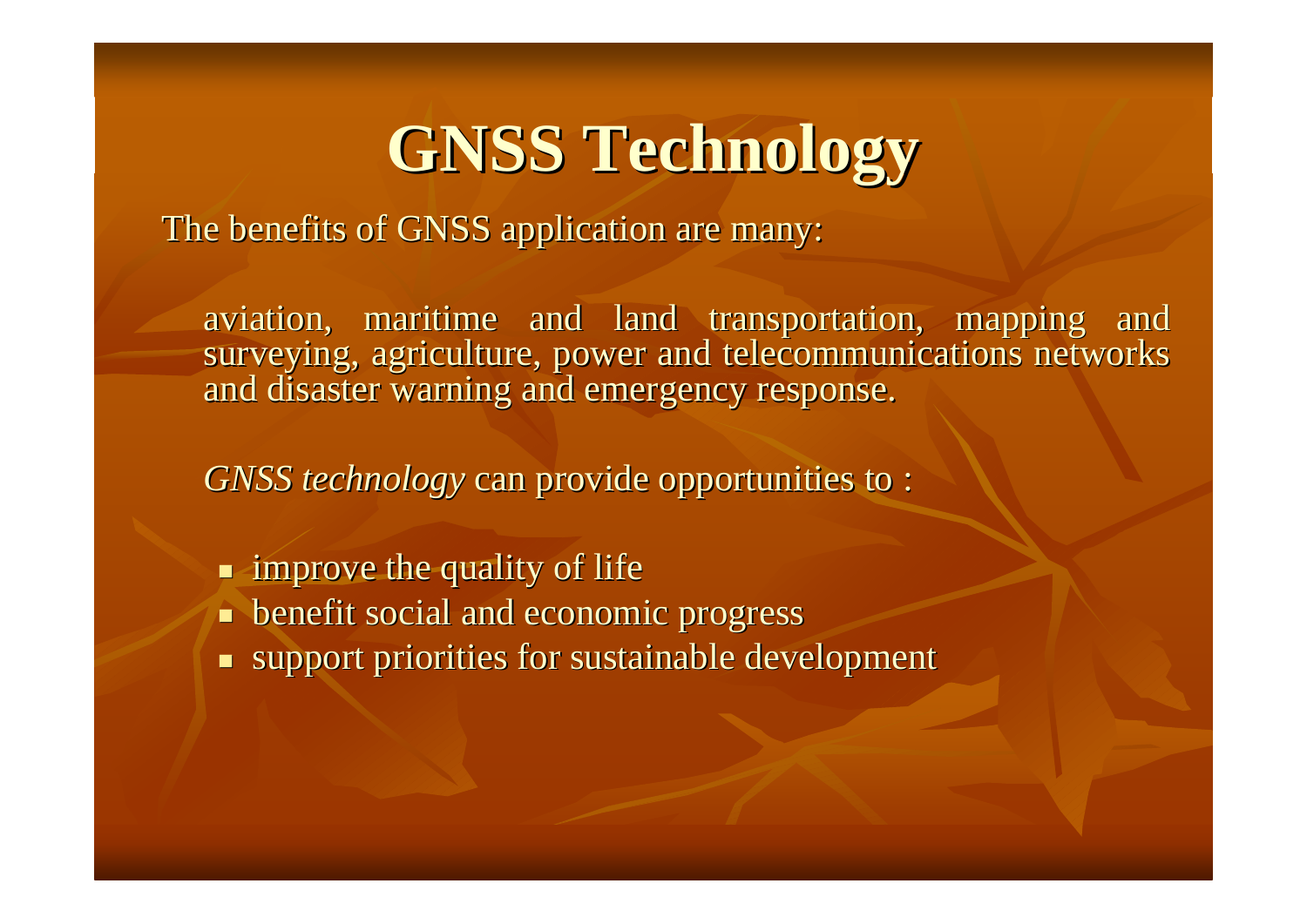#### **DEVELOPMENT OF NEW PROJECTS IN DEVELOPMENT OF NEW PROJECTS IN ZAMBIA**

 $\blacksquare$  $\blacksquare$  Establishment of pilot tele-health centres

- $\blacksquare$ Integration of Curriculum in key Academic Institutions
- $\blacksquare$ Regional GNSS Awareness Workshop in thematic areas

**Collaborating Partners:** 

Ministry of Health, Central Board of Health University of Zambia **GNSS National User Group** Warsaw University of Technology, Poland USAUNOOSA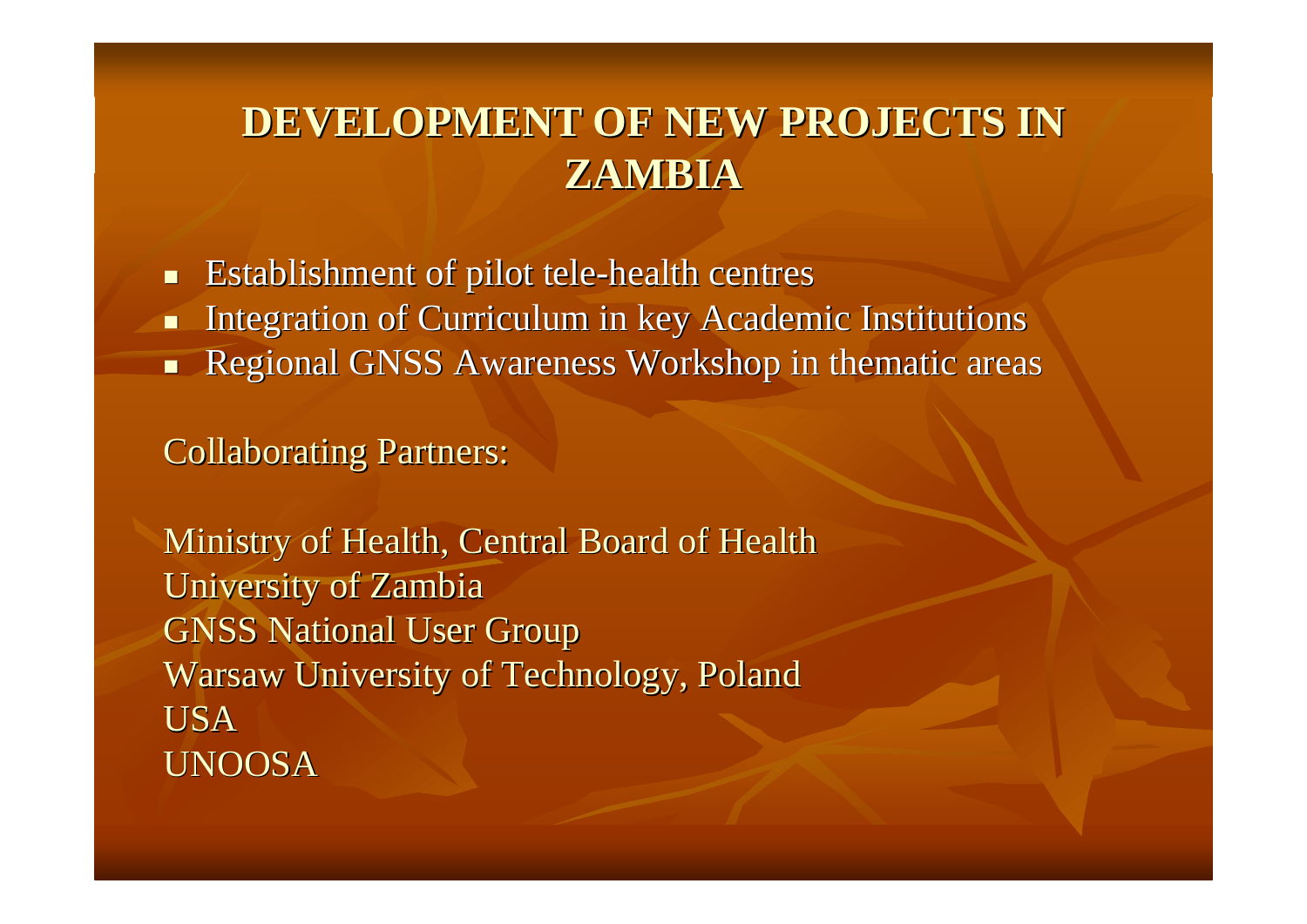#### **ESTABLISHMENT OF TELE ESTABLISHMENT OF TELE-HEALTH IN HEALTH IN ZAMBIA**

- $\blacksquare$ Steering committee (SC) of key stakeholders appointed by Ministry of Health in 2003
- $\blacksquare$ **SC** mandated to spearhead the establishment of tele-health centres in Zambia
- $\blacksquare$  SC conducted a series of meetings with various key stateholders
- $\blacksquare$  SC has completed feasibility studies for establishing three (3) out of five (5) tele-helth centres – – Mumbwa, Kabwe & UTH
- $\blacksquare$  $\blacksquare$  Specification and costing of required tele-med equipment has been done
- US\$30,000 secured (USAID, Zambia) out of total requirement of US\$100,000; Zambia has contributed counter-value funds, material resources and infrastructure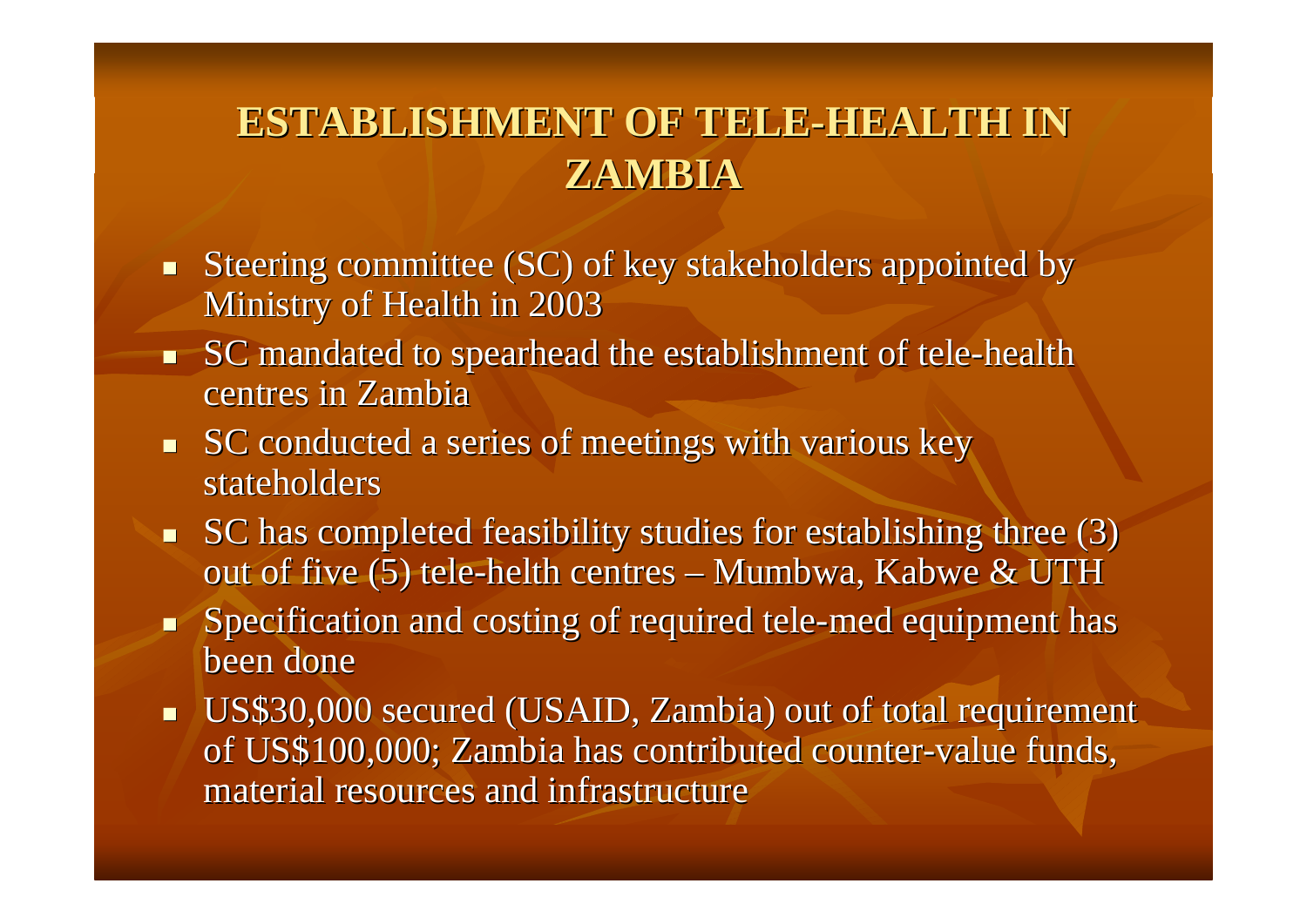#### **BENEFITS FOR TELE BENEFITS FOR TELE-HEALTH**

- $\blacksquare$  Access to health services by rural communities
- **Timely intervention for emergency response and to** reduce diseases burden
- $\blacksquare$  Reduce public expenditure
- $\blacksquare$  Consultations with other countries leading to improved service delivery : – exchange of ideas, practices and methodologies
- $\blacksquare$  Availability of literature and information to academic institutions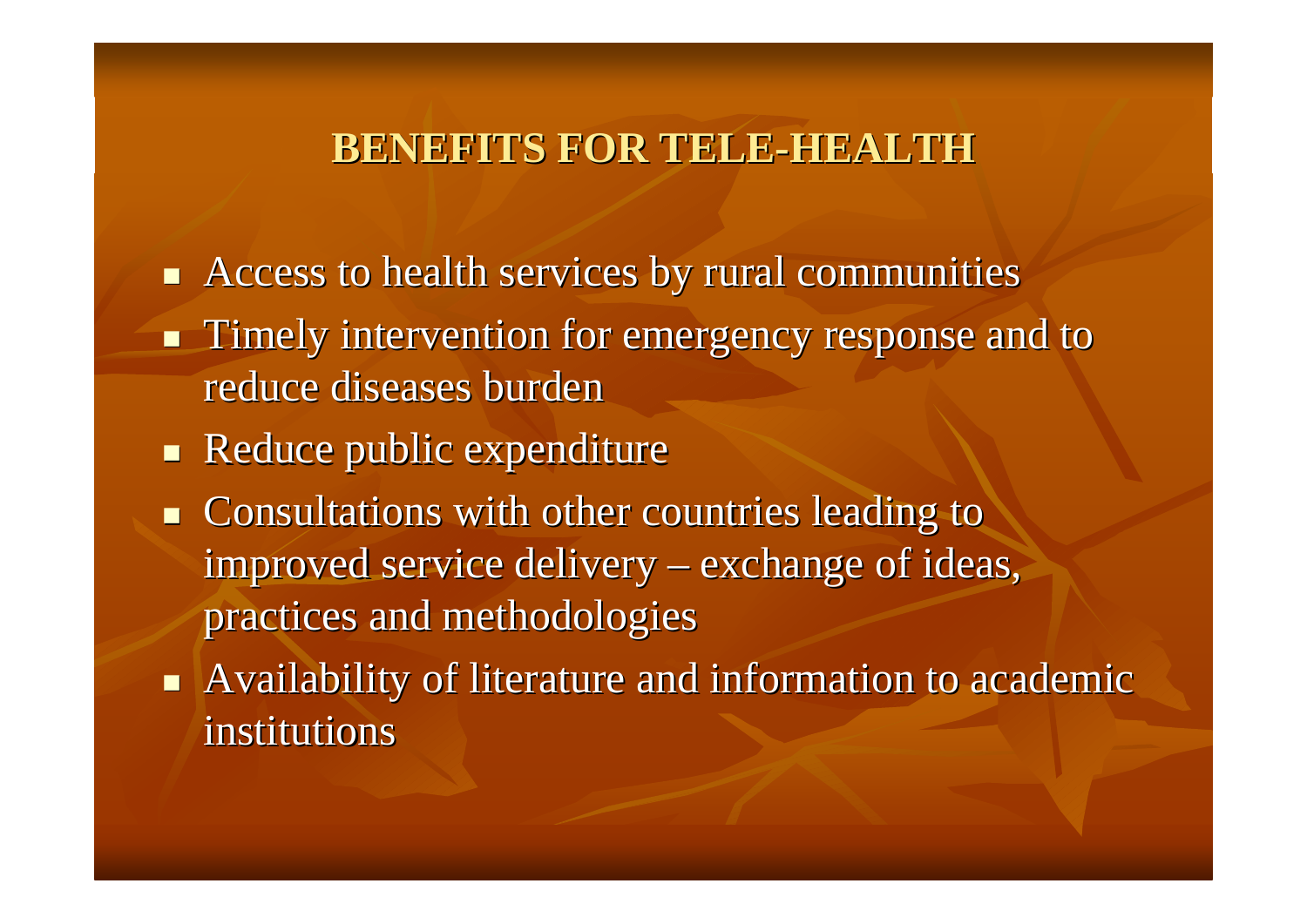## **Integration of Curriculum Integration of Curriculum**

**E** Establishing of tele-health centres and other GNSS activities require human resource development Poland volunteered to assist in the areas of: Poland volunteered to assist in the areas of: Education, Training and Awareness such as Education, Training and Awareness such as curriculum development for University of Zambia and Evelyn Hone College **Project costs and an implementation plan has been** drafted for discussion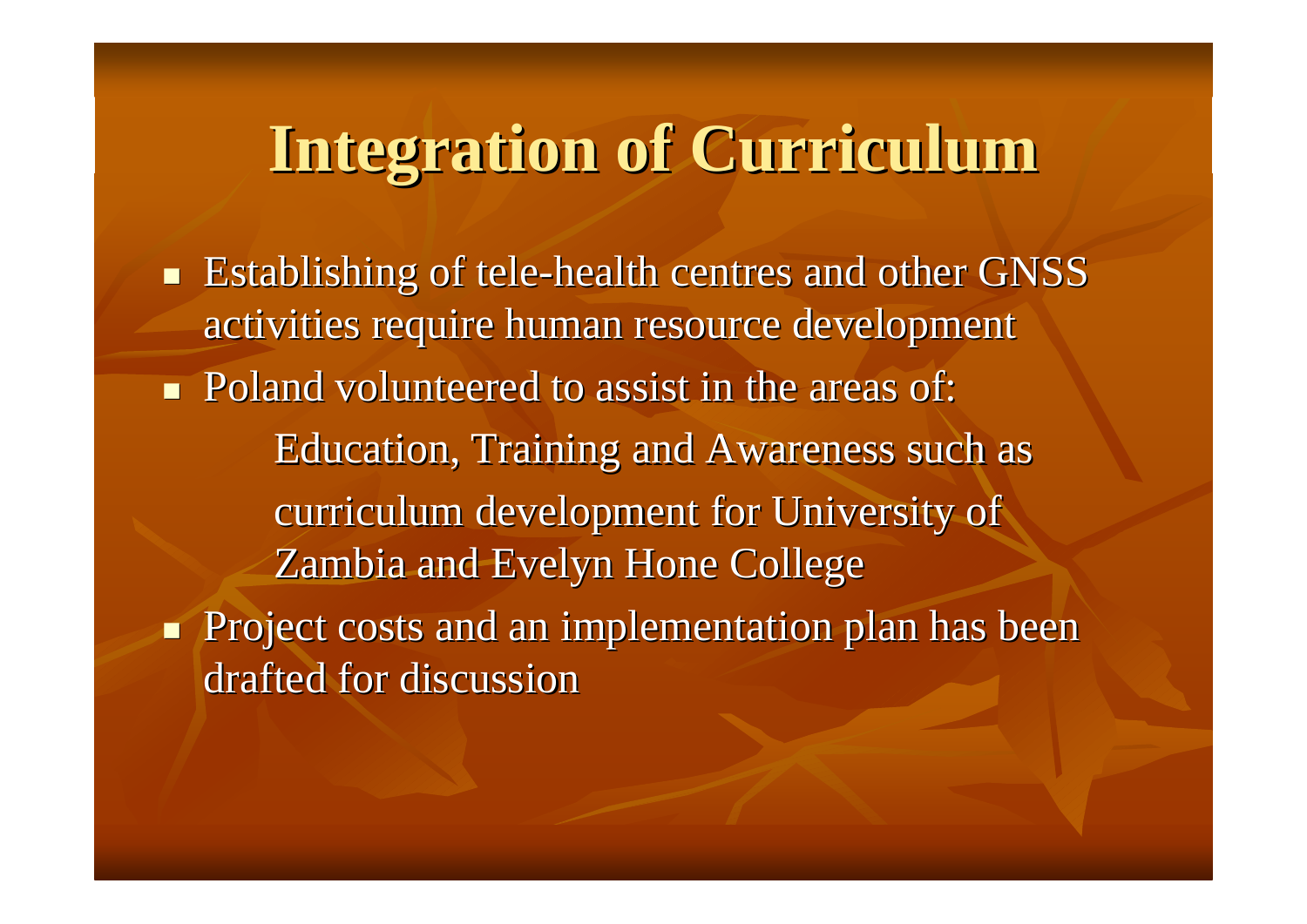#### **REGIONAL GNSS WORKSHOP**

- $\blacksquare$  Critical need for a Regional workshop to sensitize policy and decision makers on benefits of GNSS technology and applications in order increase political will and commitment  $-$ – Ministers, PSs, Directors
- **Thematic themes** – Health, Agriculture, Environment and Natural Resources, Survey, Mapping & earth Sciences
- **Regional exchange of experiences SADC countries to** be invited
- П ■ Partners -- UNOOSA, USA, Poland
- $\mathbb{R}^2$ Project costing and implementation plan being drafted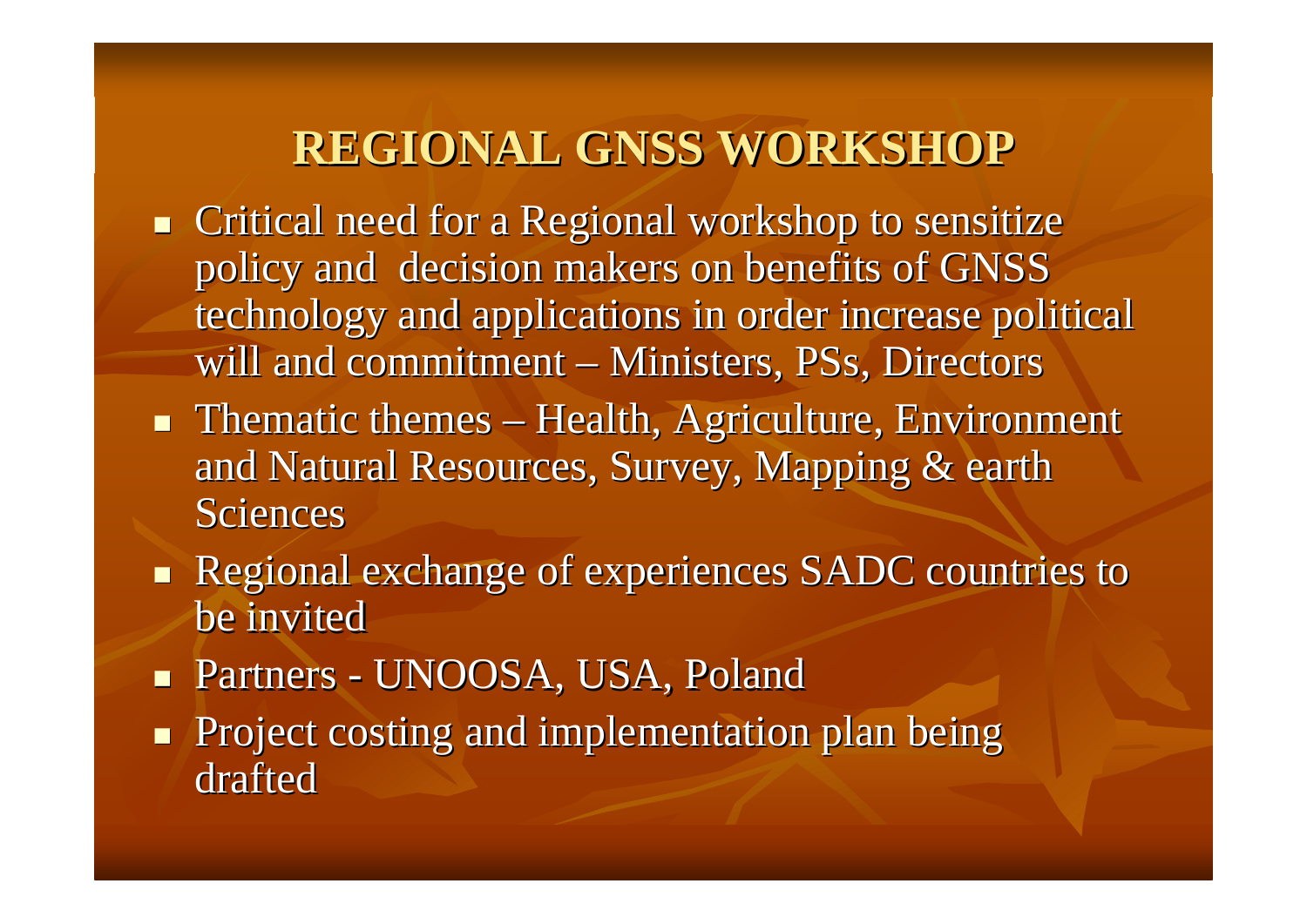#### **COURSES OF ACTIONS**

- $\blacksquare$  To conduct an inventory of needs for the region in GNSS services
- п To consider ways in which entities and members of the UN, nongovernmental entities and international organizations could play <sup>a</sup> role in filling the technology gap
- To see the feasibility of integrating the GNSS Syllabus into University of Zambia and Evelyn Hone College
- **To support Tele-health in Zambia in the delivery of health care** services
- To advise on how to augment the tele-health by GNSS
- $\blacksquare$ To hold a National Workshop on GNSS for the local authorities
- **To hold a Regional Workshop on awareness on the use and** application of GNSS Technology for Decision and Policy Makers (Zambia being the host country).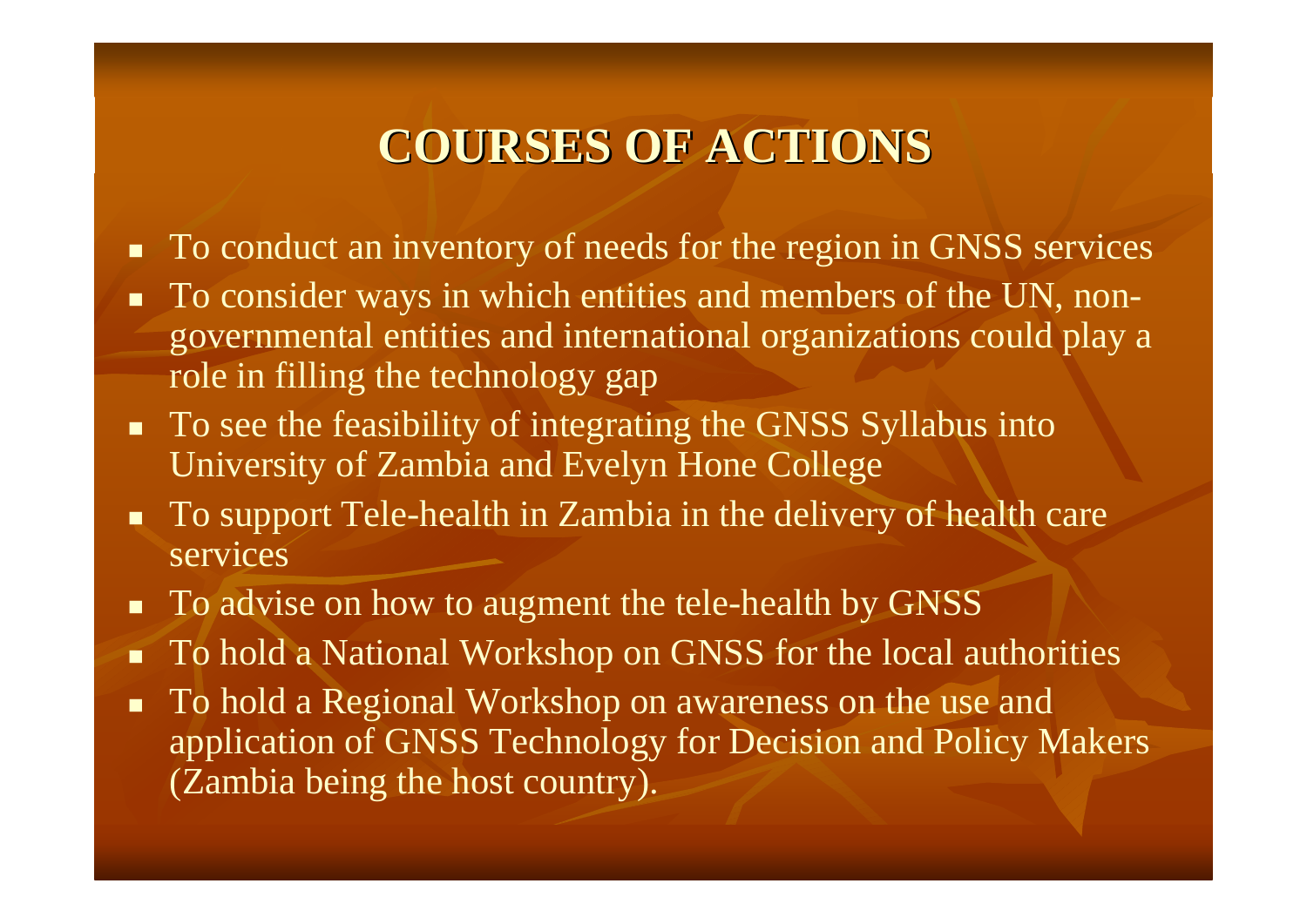

| <b>NO</b>      | <b>TASK</b>                                       | <b>DURATION MONTH</b> |            |
|----------------|---------------------------------------------------|-----------------------|------------|
|                | <b>Approval of Project OOSA</b>                   |                       | December   |
|                |                                                   |                       | 2004       |
| $\overline{2}$ | <b>Exploratory Visit in Zambia</b>                | 5 Days                | February   |
|                | National Workshop +                               |                       | 2005       |
|                | Advising establishment<br>-of                     |                       |            |
|                | Telehealth                                        |                       |            |
|                | Meeting Academia & students                       |                       |            |
| $\overline{4}$ | <b>Preliminary report</b> written $\&$ 30 Days    |                       | May        |
|                | circulated and the programme for the              |                       | 2005       |
|                | Regional workshop prepared                        |                       |            |
| 5              | Preparations for the Regional 5 Months            |                       | Feb- June  |
|                | Workshop                                          |                       | 2005       |
| 6              | <b>Regional Workshop Held</b>                     | $\overline{5}$ Days   | July, 2005 |
| $\overline{7}$ | Project results dissemination                     |                       |            |
| 8              | $\overline{\text{Follow}}$ – up, expanding<br>the |                       |            |
|                | experience for other regions                      |                       |            |
|                |                                                   |                       |            |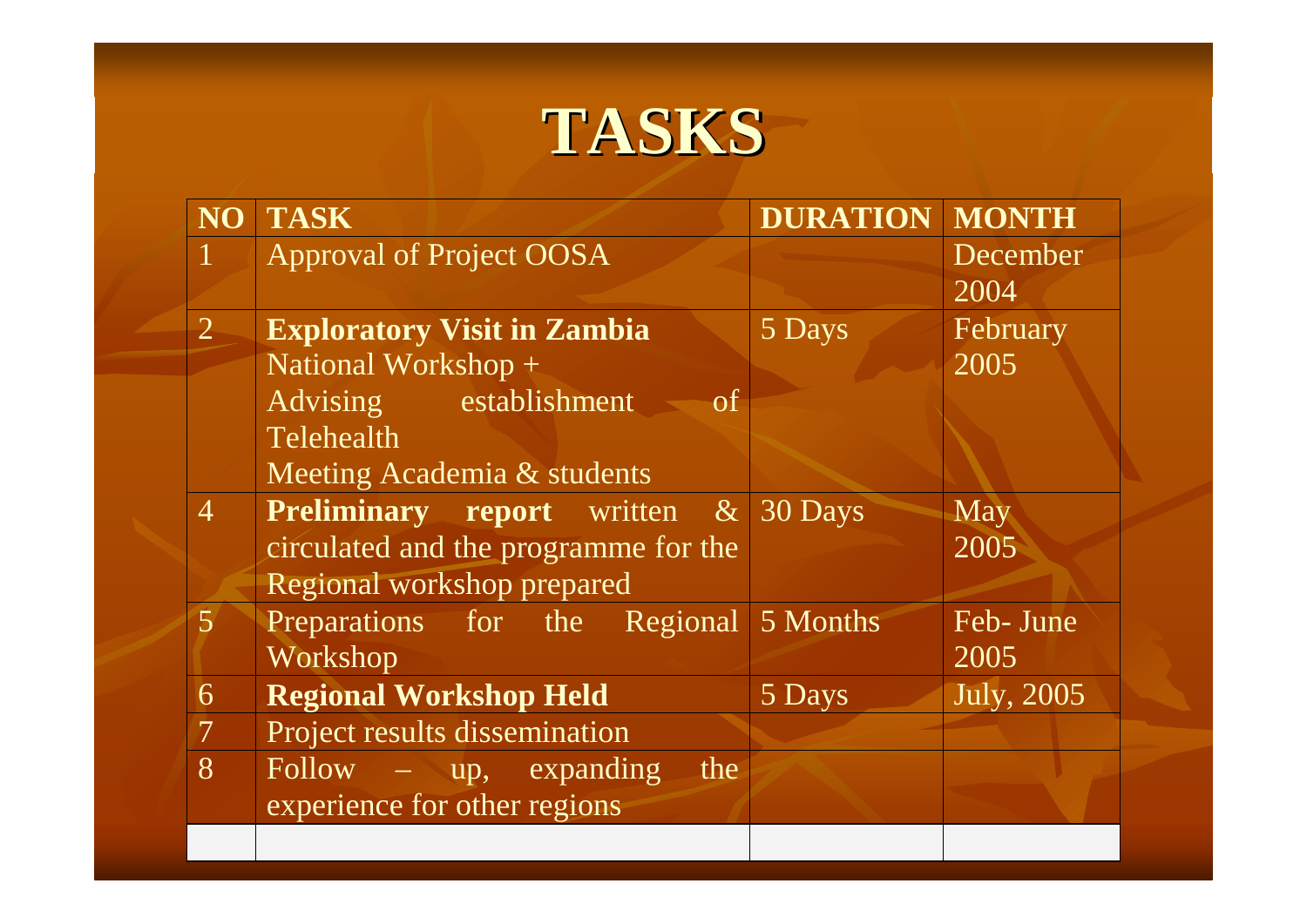# **Project Results Project Results**

| <b>Action Deliverable</b>                                         |  |
|-------------------------------------------------------------------|--|
| Contacts established. Material for the report partially collected |  |
| Report. Training and workshop materials prepared                  |  |
| Regional workshop summing up                                      |  |
| <b>GNSS</b> implementation in Telehealth                          |  |
| <b>GNSS</b> instructors trained                                   |  |
| The initiatives for prospective project follow-up actions.        |  |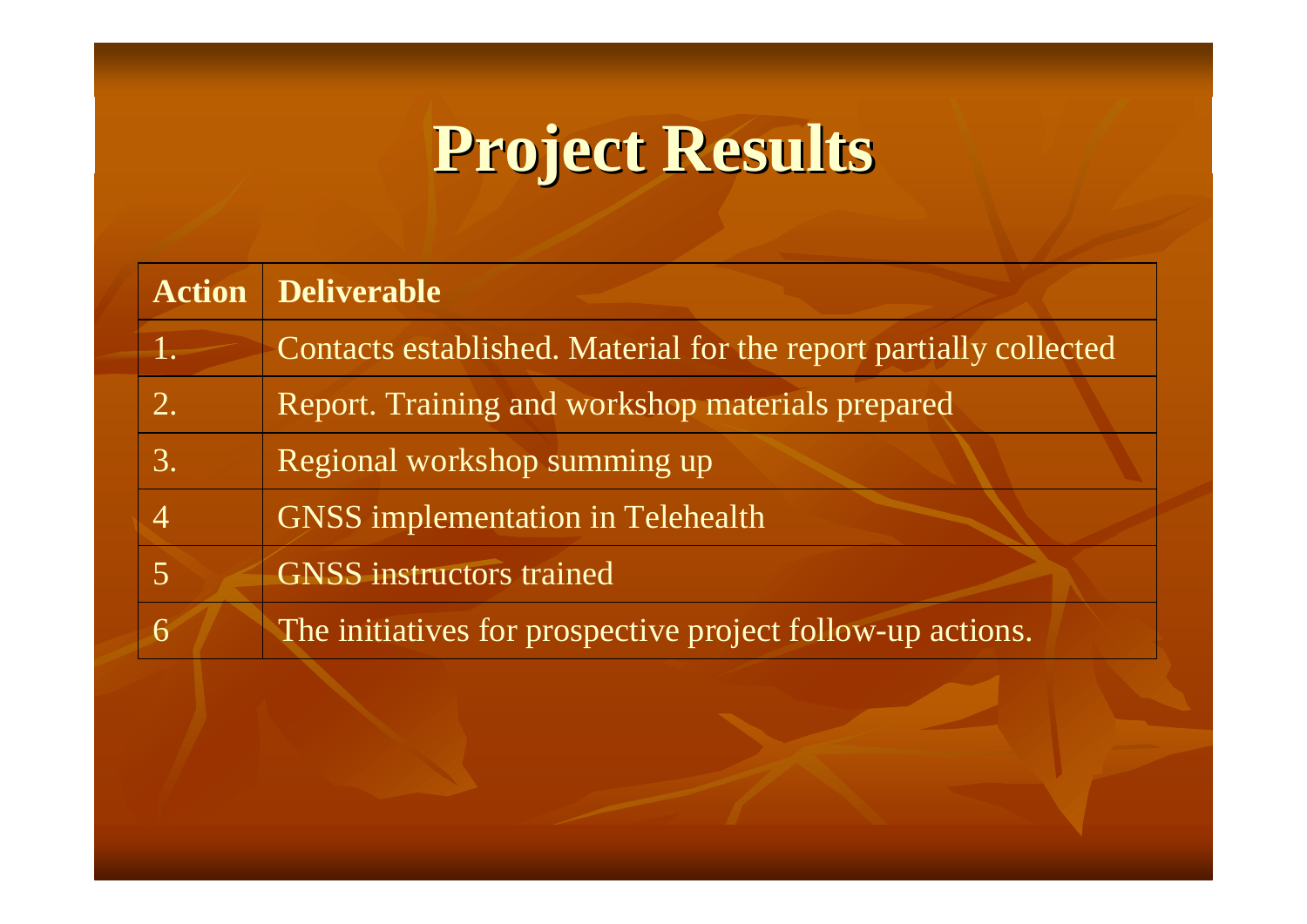

| <b>Activity</b>             | <b>Approx</b><br><b>costs</b> | <b>Main details of cost calculations</b>                                 |
|-----------------------------|-------------------------------|--------------------------------------------------------------------------|
| 1. Exploratory visit        |                               | Travel and 4 days staying in Lusaca, 4 persons                           |
| 2. Preliminary report       |                               | from WUT, on-site visits<br>Prepared jointly by WUT and Zambia partners. |
|                             |                               | Curriculae and the programme of workshop<br>prepared                     |
| 3. National Zambia workshop |                               | Workshop for about 200 people from Zambia, 4                             |
| on GNSS                     |                               | key speakers from WUT and advisory body                                  |
|                             |                               | (other countries). 5 observers from region<br>countries invited          |
| 4. Application of GNSS in   |                               | to be précised                                                           |
| health programme in Zambia  |                               |                                                                          |
| 5. Regional workshop        |                               | 4-5 day workshop for 60 participants from                                |
|                             |                               | regional countries, 10 persons from other local<br>invited.              |
| 6. Project results          |                               |                                                                          |
| dissemination               |                               |                                                                          |